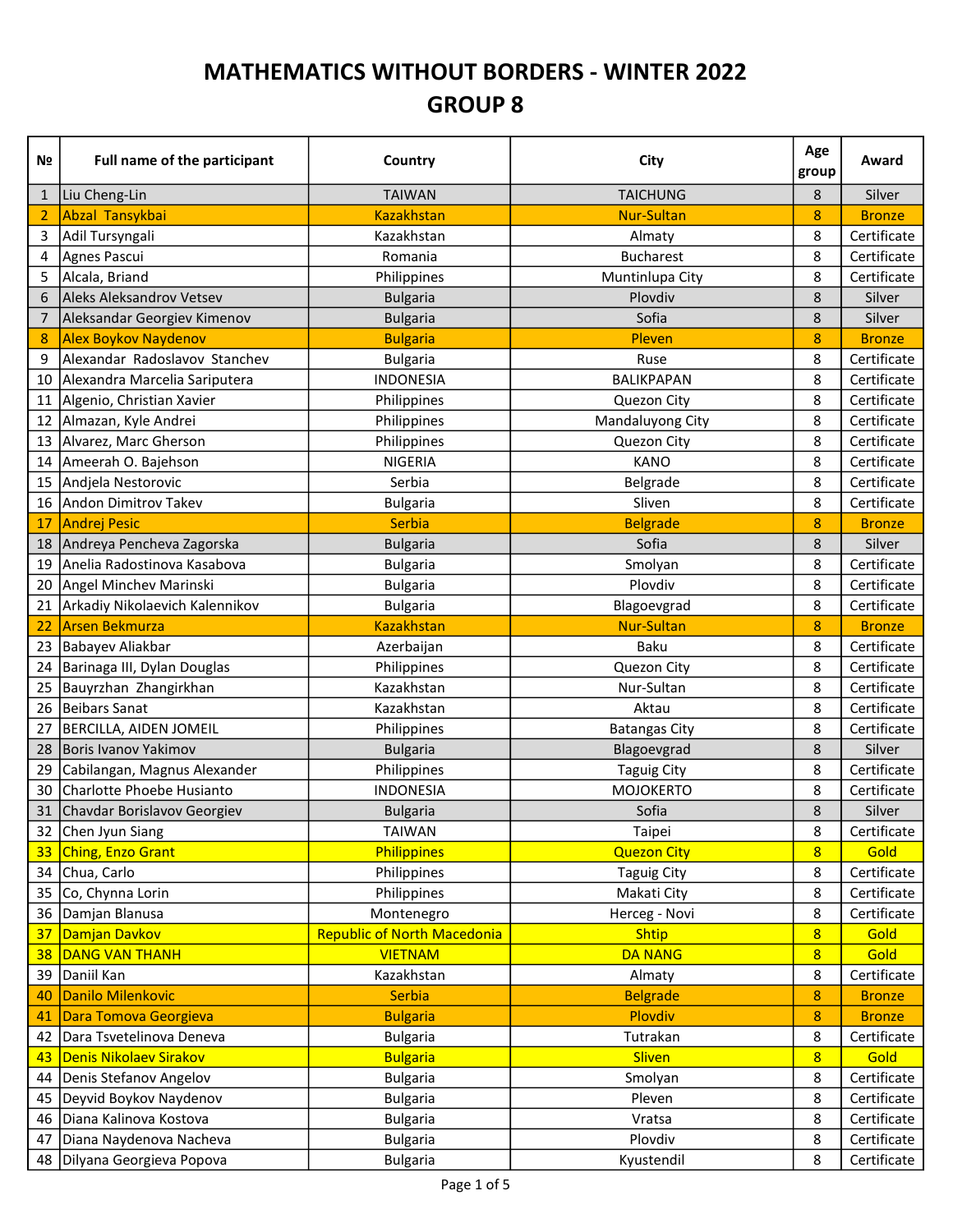| 49  | Dimana Miroslavova Pramatarova   | <b>Bulgaria</b>                    | Plovdiv                       | 8 | Gold          |
|-----|----------------------------------|------------------------------------|-------------------------------|---|---------------|
| 50  | Dimitar Svetoslavov Vasilev      | <b>Bulgaria</b>                    | Ruse                          | 8 | Certificate   |
| 51  | Dimitar Georgiev Petkov          | <b>Bulgaria</b>                    | Gabrovo                       | 8 | Certificate   |
| 52  | <b>Dimitar Ivanov Vyagov</b>     | <b>Bulgaria</b>                    | Smolyan                       | 8 | <b>Bronze</b> |
| 53  | Dimitar Stefanov Marev           | <b>Bulgaria</b>                    | Gabrovo                       | 8 | Certificate   |
| 54  | Dimitrije Jelic                  | Serbia                             | Belgrade                      | 8 | Certificate   |
| 55  | Din Kapidani                     | Montenegro                         | Ulcinj                        | 8 | <b>Bronze</b> |
| 56  | Diongco, James William           | Philippines                        | Santa Rosa City               | 8 | Certificate   |
| 57  | Dobromir Hristov Dosev           | <b>Bulgaria</b>                    | Gabrovo                       | 8 | Certificate   |
| 58  | Doromal, Reysheil Anne           | Philippines                        | Iloilo City                   | 8 | Certificate   |
| 59  | Durjanov Bekzod                  | Uzbekistan                         | Tashkent                      | 8 | Certificate   |
| 60  | Dusan Kisic                      | Serbia                             | Belgrade                      | 8 | Certificate   |
| 61  | <b>Dusan Lukovic</b>             | <b>Serbia</b>                      | <b>Kraljevo</b>               | 8 | <b>Bronze</b> |
| 62  | Dusan Vulovic                    | Serbia                             | Kraljevo                      | 8 | Certificate   |
| 63  | Earlene Paramitha Theanandi      | <b>INDONESIA</b>                   | <b>PONTIANAK</b>              | 8 | Certificate   |
| 64  | Eldar Usman                      | Kazakhstan                         | Almaty                        | 8 | Certificate   |
| 65  | Elena Sergeeva Gosheva           | <b>Bulgaria</b>                    | Kozloduy                      | 8 | Certificate   |
| 66  | Elena Simic                      | Serbia                             | Belgrade                      | 8 | Certificate   |
| 67  | Eleonora Hristova Hristova       | <b>Bulgaria</b>                    | Tutrakan                      | 8 | Certificate   |
| 68  | Elisia Svetoslavova Blagoeva     | <b>Bulgaria</b>                    | Kyustendil                    | 8 | Certificate   |
| 69  | Ema Yasenova Stankova            | <b>Bulgaria</b>                    | Varna                         | 8 | <b>Bronze</b> |
| 70  | Emiliana Emilova Markova         | <b>Bulgaria</b>                    | Kyustendil                    | 8 | Certificate   |
| 71  | Esenalieva Sabrina               | Kyrgyzstan                         | Osh                           | 8 | Certificate   |
| 72  | <b>Esther Gabriella</b>          | <b>INDONESIA</b>                   | <b>SURABAYA</b>               | 8 | Gold          |
| 73  | <b>Felicia Liem Sulimro</b>      | <b>INDONESIA</b>                   | <b>JAKARTA</b>                | 8 | <b>Bronze</b> |
| 74  | Francisco, Sean Omar             | Philippines                        | Makati City                   | 8 | Certificate   |
| 75  | Georgi Atanasov Angelov          | <b>Bulgaria</b>                    | Dimitrovgrad                  | 8 | Certificate   |
| 76  | Georgi Georgiev Tomalyanov       | <b>Bulgaria</b>                    | Blagoevgrad                   | 8 | Certificate   |
| 77  | Georgi Ivaylov Voynakov          | <b>Bulgaria</b>                    | Plovdiv                       | 8 | Certificate   |
| 78  | <b>Gero Rumenov Todorov</b>      | <b>Bulgaria</b>                    | Kyustendil                    | 8 | <b>Bronze</b> |
| 79  | Gibraltar Quraniz Rasburhany     | <b>INDONESIA</b>                   | MAKASSAR                      | 8 | Certificate   |
| 80  | Gligor Ilija Mancev              | <b>Republic of North Macedonia</b> | <b>Strumica</b>               | 8 | <b>Bronze</b> |
| 81  | Go, Sharlene Andrea              | Philippines                        | Manila                        | 8 | Certificate   |
| 82  | <b>Gonzales, Anton Mikhail</b>   | <b>Philippines</b>                 | <b>Muntinlupa City</b>        | 8 | <b>Bronze</b> |
|     | 83 Guinto, Keane Mikah           | Philippines                        | Odiongan, Romblon             | 8 | Certificate   |
| 84  | Gulnaz Azimkhan                  | Kazakhstan                         | Zhambyl region, Merke village | 8 | Certificate   |
| 85  | Hao, Nathan Gabriel              | Philippines                        | <b>Taguig City</b>            | 8 | <b>Bronze</b> |
| 86  | Hsieh Yi Ju                      | <b>TAIWAN</b>                      | Taipei                        | 8 | Silver        |
| 87  | Huang Shou Chih                  | <b>TAIWAN</b>                      | Taichung                      | 8 | Certificate   |
| 88  | Huang Yi Hsun                    | <b>TAIWAN</b>                      | Taipei                        | 8 | Certificate   |
| 89  | Ilian Ivaylov Iliev              | <b>Bulgaria</b>                    | Kozloduy                      | 8 | Certificate   |
| 90  | Iskra Ilic                       | Serbia                             | Belgrade                      | 8 | Certificate   |
| 91  | Ivan Kostadinov Danev            | <b>Bulgaria</b>                    | Smolyan                       | 8 | Certificate   |
| 92  | James Nathan Ongkowijoyo         | <b>INDONESIA</b>                   | SURABAYA                      | 8 | Certificate   |
| 93  | JANG, CHAEEUN                    | Philippines                        | Muntinlupa City               | 8 | Certificate   |
| 94  | Kalina Pavlovic                  | Serbia                             | Belgrade                      | 8 | Certificate   |
| 95  | Kaloyan Todorov Varbanov         | <b>Bulgaria</b>                    | Ruse                          | 8 | Certificate   |
| 96  | Kameliya Atanasova Karpacheva    | <b>Bulgaria</b>                    | Plovdiv                       | 8 | Silver        |
| 97  | Katerina Miroslavova Getova      | <b>Bulgaria</b>                    | Vratsa                        | 8 | Certificate   |
| 98  | Kho, Aidan Riley                 | Philippines                        | <b>Taguig City</b>            | 8 | Certificate   |
| 99  | Konstantin Bozic                 | Serbia                             | Kraljevo                      | 8 | Certificate   |
|     | 100 Konstantin Dejan Gjorgievski | Republic of North Macedonia        | Skopje                        | 8 | Certificate   |
| 101 | Konstantin Kostadinov Dzhordzhev | <b>Bulgaria</b>                    | Sofia                         | 8 | <b>Bronze</b> |
|     | 102 Korotkov Igor                | Uzbekistan                         | Tashkent                      | 8 | Certificate   |
|     | 103 Krasimir Miroslavov Kabakov  | <b>Bulgaria</b>                    | Smolyan                       | 8 | Certificate   |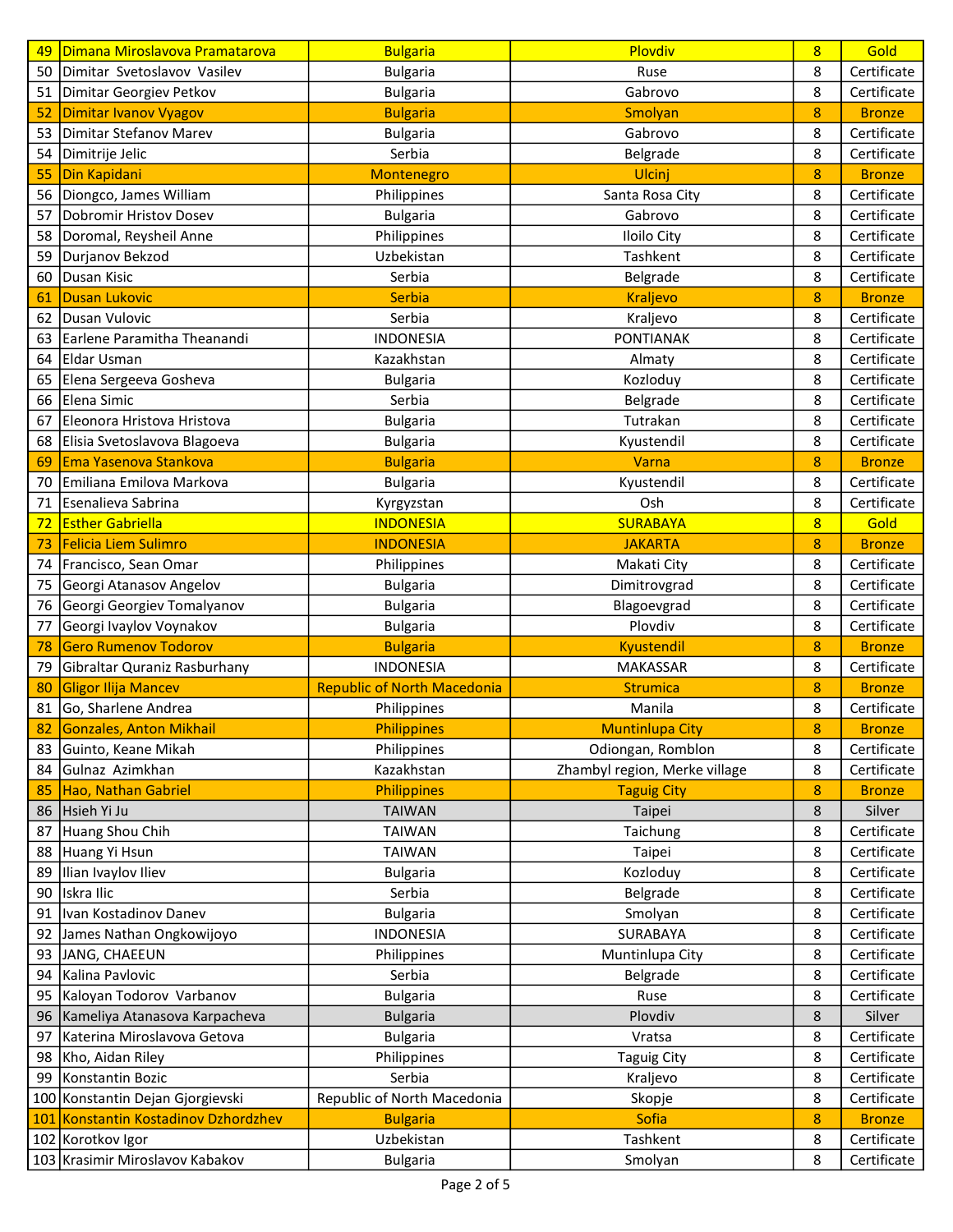|     | 104 Kristiyan Mitkov Bashev             | <b>Bulgaria</b>                    | Smolyan              | 8              | Certificate   |
|-----|-----------------------------------------|------------------------------------|----------------------|----------------|---------------|
|     | 105 Kristiyan Stefanov Kolev            | <b>Bulgaria</b>                    | Plovdiv              | 8              | <b>Bronze</b> |
|     | 106 Lao, Gabrielle Denise               | Philippines                        | Manila               | 8              | Certificate   |
| 107 | Latyshev Evgeniy                        | <b>Russia</b>                      | <b>Elizovo</b>       | 8              | <b>Bronze</b> |
|     | 108 LE BA ANH PHU                       | <b>VIETNAM</b>                     | <b>DA NANG</b>       | 8              | Silver        |
|     | 109 LE MINH KHOI                        | <b>VIETNAM</b>                     | <b>DONG NAI</b>      | 8              | Certificate   |
|     | 110 Lea Petrovic                        | <b>Serbia</b>                      | <b>Belgrade</b>      | 8              | <b>Bronze</b> |
|     | 111 Lea Simeonova Zdravkova             | <b>Bulgaria</b>                    | Kyustendil           | 8              | Certificate   |
|     | 112 Liao You Xuan                       | <b>TAIWAN</b>                      | New Taipei           | 8              | Certificate   |
|     | 113 Lim, Carlo                          | Philippines                        | Mandaluyong City     | 8              | Certificate   |
|     | 114 Lyubomira Antonova Simeonova        | <b>Bulgaria</b>                    | Kyustendil           | 8              | Certificate   |
|     | 115 Magat, Nathaniel Jacob              | Philippines                        | Muntinlupa City      | 8              | Certificate   |
|     | 116 Magdalena Aleksandar Muceva         | Republic of North Macedonia        | Strumica             | 8              | Silver        |
|     | 117 Malinit, Daphnny Kaith              | Philippines                        | <b>Taguig City</b>   | 8              | Certificate   |
|     | 118 Maria Rumenova Etimova              | <b>Bulgaria</b>                    | Plovdiv              | 8              | <b>Bronze</b> |
|     | 119 Marija Nebojsha Dzonlaga            | <b>Republic of North Macedonia</b> | <b>Strumica</b>      | 8              | <b>Bronze</b> |
|     | 120 Mariya- Magdalena Miroslavova Todor | <b>Bulgaria</b>                    | Tutrakan             | 8              | Certificate   |
|     | 121 Marko Orlic                         | Serbia                             | Belgrade             | 8              | Certificate   |
|     | 122 Martin Petrov Petrov                | <b>Bulgaria</b>                    | Sofia                | 8              | Certificate   |
|     | 123 Martin Todorov Varbanov             | <b>Bulgaria</b>                    | Ruse                 | 8              | Certificate   |
|     | 124 Martin Zdravkov Gospodinov          | <b>Bulgaria</b>                    | <b>Silistra</b>      | 8              | <b>Bronze</b> |
|     | 125 Maryam Zeinulla                     | Kazakhstan                         | Almaty               | 8              | Certificate   |
|     | 126 Matei Horia                         | Romania                            | <b>Bucharest</b>     | 8              | Certificate   |
| 127 | Matei Vlad                              | Romania                            | <b>Bucharest</b>     | 8              | Certificate   |
|     | 128 Matej Igor Cvetkovski               | Republic of North Macedonia        | Radovis              | 8              | Certificate   |
|     | 129 Mateja Markov                       | <b>Serbia</b>                      | <b>Belgrade</b>      | 8              | <b>Bronze</b> |
|     | 130 Mercado, Kevin Gabriel              | Philippines                        | <b>Batangas City</b> | 8              | Certificate   |
|     | 131 Mihail Iliyanov Mihalev             | <b>Bulgaria</b>                    | Gabrovo              | 8              | Silver        |
|     | 132 Mihail Nikolaev Jeliazkov           | <b>Bulgaria</b>                    | Sofia                | 8              | Certificate   |
|     | 133 Mihailo Aleksic                     | Serbia                             | Belgrade             | 8              | Certificate   |
|     | 134 Mikha Bernhard Silitonga            | <b>INDONESIA</b>                   | <b>JAKARTA</b>       | 8              | Certificate   |
|     | 135 Mila Susic                          | Serbia                             | Belgrade             | 8              | Certificate   |
|     | 136 Milan Ikodinovic                    | Serbia                             | <b>Belgrade</b>      | 8              | Gold          |
|     | 137 Milan Maksimovic                    | <b>Serbia</b>                      | <b>Kraljevo</b>      | 8              | <b>Bronze</b> |
|     | 138 Milena Pantic                       | Serbia                             | Belgrade             | 8              | Certificate   |
|     | 139 Milos Gligovic                      | Montenegro                         | Herceg - Novi        | 8              | Certificate   |
|     | 140 Milutin Pasic                       | <b>Serbia</b>                      | <b>Belgrade</b>      | 8              | <b>Bronze</b> |
|     | 141 Mite Aleksa Iliev                   | Republic of North Macedonia        | Strumica             | 8              | Certificate   |
|     | 142 Nadja Petrovic                      | <b>Serbia</b>                      | <b>Belgrade</b>      | 8              | <b>Bronze</b> |
|     | 143 NAMIT, CYRA ZELENE                  | Philippines                        | Muntinlupa City      | 8              | Certificate   |
|     | 144 Naya Krasimirova Yurukova           | <b>Bulgaria</b>                    | Sofia                | 8              | Certificate   |
|     | 145 Nemanja Hadzi-Djikic                | Serbia                             | Belgrade             | 8              | Certificate   |
|     | 146 NGUYEN ANH THAI                     | <b>VIETNAM</b>                     | PHU THO              | 8              | Certificate   |
|     | 147 NGUYEN TIEN PHU KHANG               | <b>VIETNAM</b>                     | <b>PHU THO</b>       | $\overline{8}$ | Gold          |
|     | 148 NGUYEN TRUNG KIEN                   | <b>VIETNAM</b>                     | <b>DONG NAI</b>      | 8              | Certificate   |
|     | 149 Nia Tsvetelinova Tsvetanska         | <b>Bulgaria</b>                    | Sofia                | 8              | Certificate   |
|     | 150 Nikola Ivanov Bozhkov               | <b>Bulgaria</b>                    | Veliko Tarnovo       | 8              | Certificate   |
|     | 151 Nikola Manojlovic                   | Serbia                             | Belgrade             | 8              | Certificate   |
|     | 152 Nikolay Nikolov Tonkov              | <b>Bulgaria</b>                    | Pleven               | 8              | <b>Bronze</b> |
|     | 153 Pavel Asenov Zhilkov                | <b>Bulgaria</b>                    | Smolyan              | 8              | Certificate   |
|     | 154 Pavel Rumenov Mitrev                | <b>Bulgaria</b>                    | Sofia                | 8              | Certificate   |
|     | 155 Petar Yankov Kostovski              | <b>Bulgaria</b>                    | Smolyan              | 8              | Certificate   |
|     | 156 Petya Ivanova Kushleva              | <b>Bulgaria</b>                    | Plovdiv              | 8              | Certificate   |
|     | 157 Ping Chien Lee                      | <b>TAIWAN</b>                      | <b>Taipei</b>        | 8              | <b>Bronze</b> |
|     | 158 Plamena Ivanova Penkova             | <b>Bulgaria</b>                    | Sliven               | 8              | Certificate   |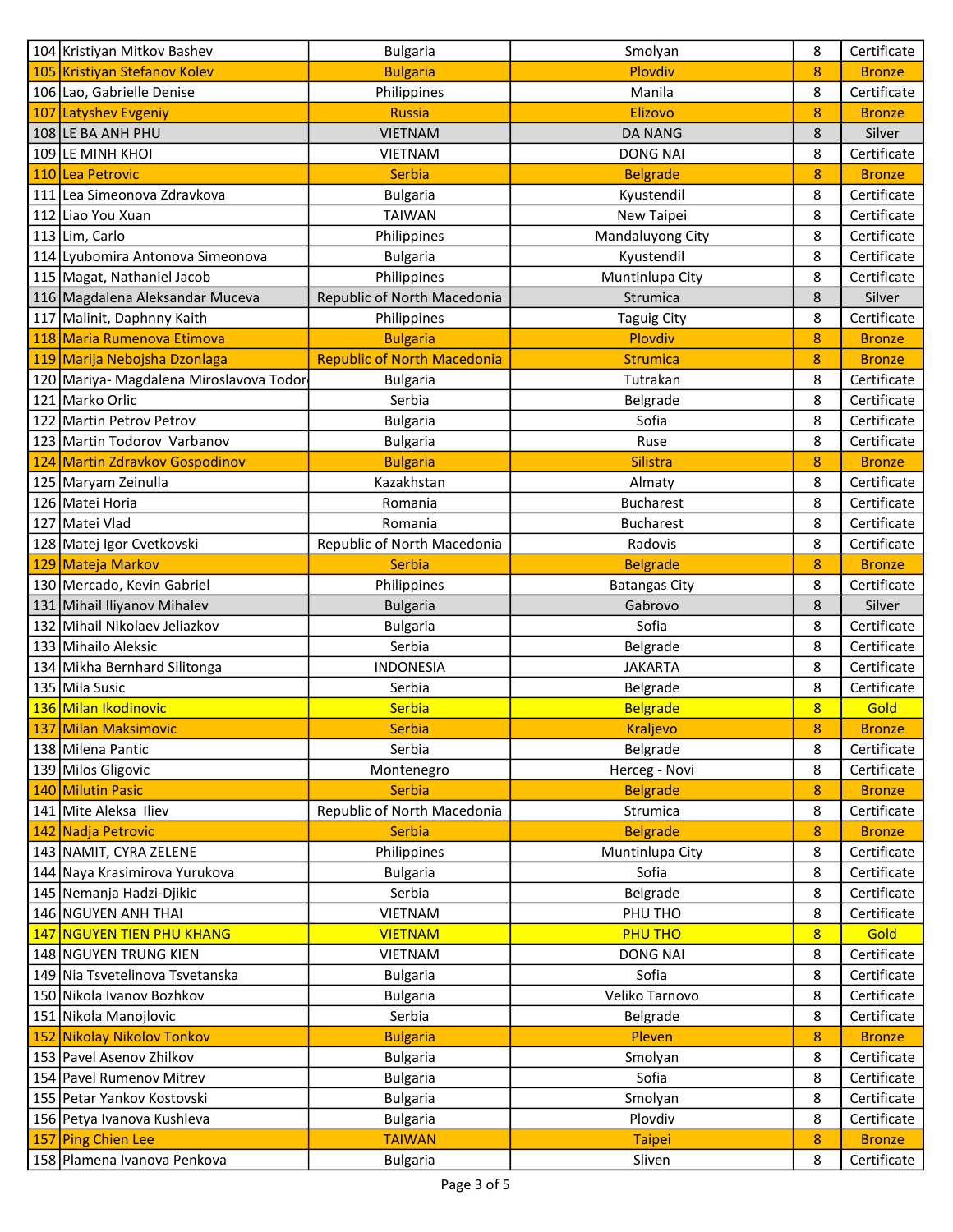|     | 159 Polina Tsankova Pesheva          | <b>Bulgaria</b>   | Vratsa                | 8              | Certificate   |
|-----|--------------------------------------|-------------------|-----------------------|----------------|---------------|
|     | 160 Popova Irina                     | Russia            | Elizovo               | 8              | Certificate   |
|     | 161 Preslav Mitkov Toshev            | <b>Bulgaria</b>   | Ruse                  | 8              | Certificate   |
|     | 162 Preslava Dobrinova Dobreva       | <b>Bulgaria</b>   | Sliven                | 8              | Certificate   |
|     | 163 Rada Yordanova Yordanova         | <b>Bulgaria</b>   | Sliven                | 8              | Certificate   |
|     | 164 Radoslav Svetoslavov Balkanski   | <b>Bulgaria</b>   | <b>Stara Zagora</b>   | 8              | <b>Bronze</b> |
|     | 165 Ralitsa Georgieva Popova         | <b>Bulgaria</b>   | Kyustendil            | 8              | Certificate   |
|     | 166 RICH IDOKO                       | <b>NIGERIA</b>    | <b>ABUJA</b>          | 8              | Certificate   |
|     | 167 Rizal Hafidh                     | <b>INDONESIA</b>  | <b>SURABAYA</b>       | 8              | Gold          |
|     | 168 Ruciragati Maheswari             | <b>INDONESIA</b>  | SURABAYA              | 8              | Silver        |
|     | 169 Rumyana Georgieva Lazarova       | <b>Bulgaria</b>   | Varna                 | 8              | Silver        |
|     | 170 Sabrina Yeira Arisandra          | <b>INDONESIA</b>  | <b>MALANG</b>         | 8              | Certificate   |
|     | 171 Safiyakhon Zulfikarova           | Kazakhstan        | Almaty                | 8              | Certificate   |
|     | 172 Sara Krasimirova Ilieva          | <b>Bulgaria</b>   | Sofia                 | $\overline{8}$ | Gold          |
|     | 173 Shafaa Chaila F. A.              | <b>INDONESIA</b>  | BALIKPAPAN            | 8              | Certificate   |
|     | 174 Shamsiyev Azimxon                | Uzbekistan        | <b>Tashkent</b>       | 8              | Gold          |
|     | 175 Shen Li Huan                     | <b>TAIWAN</b>     | Hsinchu               | 8              | Certificate   |
|     | 176 Sheygerevich Cheslav             | Russia            | Elizovo               | 8              | Certificate   |
|     | 177 Shiyu Zhang                      | Canada            | <b>Toronto</b>        | 8              | <b>Bronze</b> |
|     | 178 Simeon Dimitrov Dimitrov         | <b>Bulgaria</b>   | Silistra              | 8              | Certificate   |
|     | 179 Simona Milenova Milcheva         | <b>Bulgaria</b>   | Vratsa                | 8              | Certificate   |
|     | 180 Simona Sergeeva Petrova          | <b>Bulgaria</b>   | Vratsa                | 8              | Certificate   |
|     | 181 Stacey Janice Cathleena Lukman   | <b>INDONESIA</b>  | <b>JAKARTA</b>        | 8              | Certificate   |
|     | 182 Stancu - Costiurin Radu          | Romania           | <b>Bucharest</b>      | 8              | <b>Bronze</b> |
|     | 183 Stanislav Danailov Dimov         | <b>Bulgaria</b>   | Stara Zagora          | 8              | Certificate   |
|     | 184 Stefan Ivanov Stanev             | <b>Bulgaria</b>   | Pleven                | 8              | Certificate   |
|     | 185 Svetoslav Stanislavov Penkov     | <b>Bulgaria</b>   | Gabrovo               | 8              | Certificate   |
|     | 186 TA DANH NGHIEP                   | <b>VIETNAM</b>    | <b>PHU THO</b>        | $8\phantom{1}$ | Gold          |
|     | 187 Tablizo, Hannah Angela           | Philippines       | Quezon City           | 8              | Certificate   |
|     | 188 Tamara Stosic                    | Serbia            | <b>Belgrade</b>       | 8              | <b>Bronze</b> |
|     | 189 Tamila Turganbayeva              | Kazakhstan        | Nur-Sultan            | 8              | Silver        |
|     | 190 Teodor Jankovic                  | Serbia            | Belgrade              | 8              | Certificate   |
|     | 191 Teodora Seva                     | Serbia            | Belgrade              | 8              | Certificate   |
|     | 192 Timur Shin                       | Kazakhstan        | Almaty                | 8              | Certificate   |
|     | 193 Todor Todorov Mekerov            | <b>Bulgaria</b>   | Plovdiv               | 8              | Certificate   |
|     | 194 Tokarev Svyatoslav               | Russia            | Elizovo               | 8              | Certificate   |
|     | 195 Tolga Gyunay Veli                | <b>Bulgaria</b>   | <b>Silistra</b>       | 8              | <b>Bronze</b> |
|     | 196 Torezhan Kabdyrakym              | <b>Kazakhstan</b> | <b>Nur-Sultan</b>     | 8              | <b>Bronze</b> |
|     | 197 Tristan Abisatya                 | <b>INDONESIA</b>  | <b>BEKASI</b>         | 8              | Certificate   |
|     | 198 Tsvetin Ivanov Genovski          | <b>Bulgaria</b>   | Sofia                 | 8              | Certificate   |
|     | 199 Uros Nedic                       | <b>Serbia</b>     | <b>Belgrade</b>       | 8              | <b>Bronze</b> |
|     | 200 Uy, Victoria                     | Philippines       | <b>Taguig City</b>    | 8              | Certificate   |
| 201 | Valentin Nikolaev Filipov            | <b>Bulgaria</b>   | Pleven                | 8              | Silver        |
|     | 202 Vasilena Svetoslavova Borisova   | <b>Bulgaria</b>   | Kyustendil            | 8              | Certificate   |
|     | 203 Velichka Zhurion Zhelyazkova     | <b>Bulgaria</b>   | Plovdiv               | 8              | Gold          |
|     | 204 Velina Nikolaeva Kostadinova     | <b>Bulgaria</b>   | <b>Veliko Tarnovo</b> | 8              | <b>Bronze</b> |
|     | <b>Velislav Teodorov Dzhelepov</b>   | <b>Bulgaria</b>   | Plovdiv               | 8              | <b>Bronze</b> |
| 205 | 206 Vera Puric                       | Serbia            | <b>Belgrade</b>       | $\bf 8$        | <b>Bronze</b> |
| 207 | Veronika Ivanova pavlova             | <b>Bulgaria</b>   | Dimitrovgrad          | 8              | Certificate   |
|     | 208 Viktor Kaloyanov Vanev           | <b>Bulgaria</b>   | Pleven                | 8              | Gold          |
|     | 209 Viktoria Georgieva Vaneva        | <b>Bulgaria</b>   | Kyustendil            | 8              | Certificate   |
| 210 | <b>Viktorio Tsvetozarov Georgiev</b> | <b>Bulgaria</b>   | <b>Blagoevgrad</b>    | 8              | <b>Bronze</b> |
|     | 211 Villanueva, Ann Nicola Simone    |                   |                       | 8              | Certificate   |
|     |                                      | Philippines       | San Jose, Batangas    |                | Certificate   |
|     | 212 Villanueva, Dashell Sean         | Philippines       | Iloilo City           | 8              |               |
|     | 213 Violina Ivaylova Ivanova         | <b>Bulgaria</b>   | Tutrakan              | 8              | Certificate   |